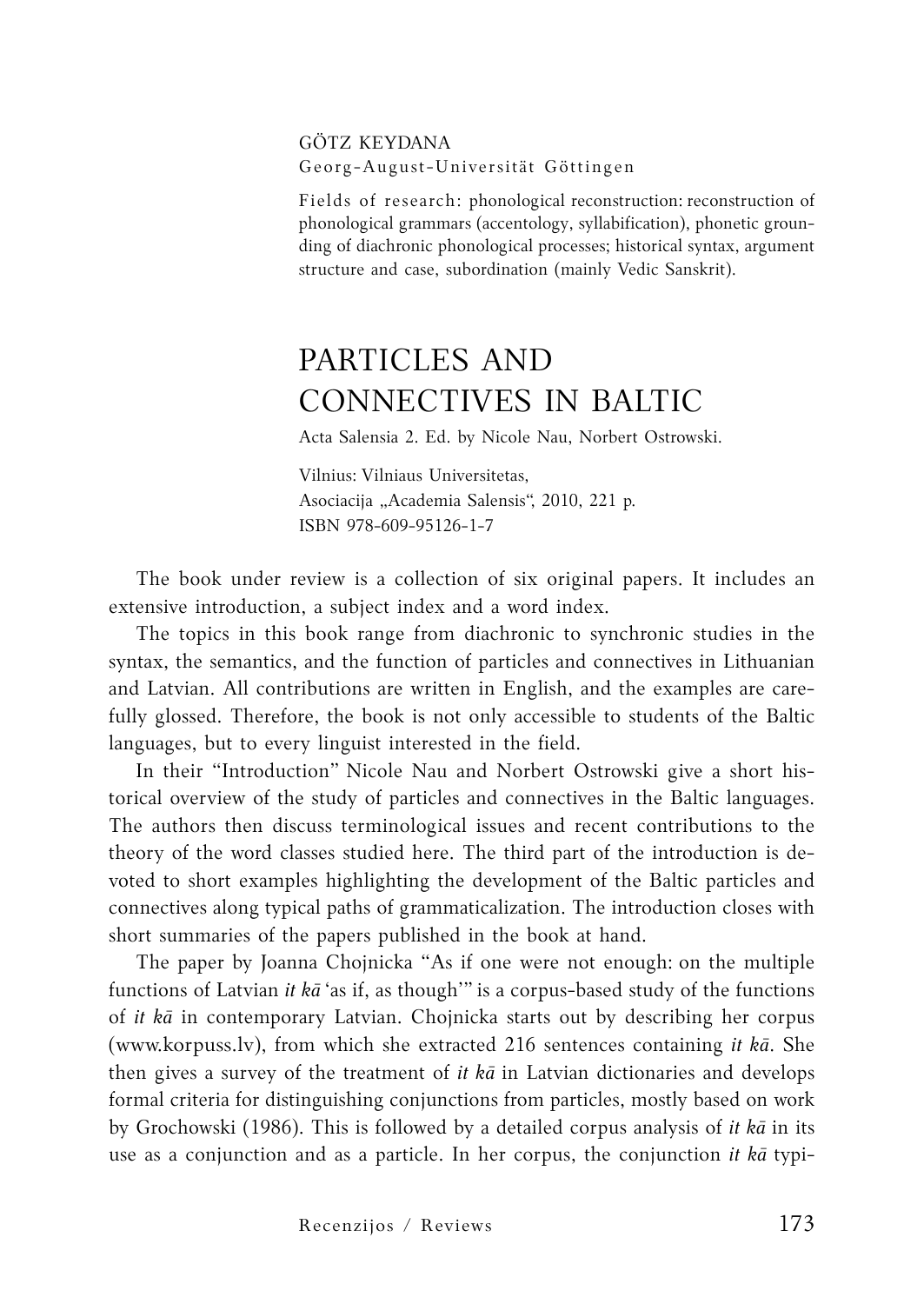cally introduces subordinate sentences with finite verbs in the subjunctive, and negated sentences with *it kā* always contain the verb *nebūtu*. *It kā*-clauses are used to introduce either what Chojnicka calls hypothetical comparisons or inferred reasons. Hypothetical comparisons are used to "describe [...] a situation which […] could evoke the same or at least a similar kind of feeling in most people" (49). Inferred reason, on the other hand, is used when "the speaker makes a guess or believes he/she knows the reason [for the event denoted by the main clause – *G. K.*] but is not certain of it […]" (52). Combined with a participial phrase, the particle *it kā* has the same functions. When used in finite sentences, however, it typically functions as a hedge, be it by marking evidentiality, hypothetical comparisons, or reported speech.

Chojnicka's paper is a valuable contribution to the study of Latvian *it kā*, but it suffers from some minor problems. One that she herself acknowledges is the small number of tokens her study is based on. To give an example, the reviewer found the restriction to *nebūtu* in negative subordinates with *it kā* remarkable. However, since the whole sample set is very small and Chojnicka does not provide the number of attestations for this sentence type, the information remains anecdotal. The small sample set also prevents Chojnicka from distinguishing the subordinator *it kā* from the complementizer, an important distinction made by Holvoet in his contribution. In addition, the argumentation sometimes lacks coherence. As can be seen from the quotes given above, the author does not define her central concepts "hypothetical comparison" and "inferred reason" properly. Her chapters on sentence types are quite imbalanced because she constantly mixes syntax, semantics, and function. As a final remark, the reviewer would like to add that the use of *it kā* as a "marker of speech disfluency" (61) is similar to that of *like* in American English.

The contribution by Axel Holvoet is "Notes on complementisers in Baltic". Holvoet introduces two categorial distinctions between complementizers. The first is the distinction between truth-valued and non-truth-valued ones. Truth-valued complementizers are those typically used with *verba dicendi*, non-truth-valued ones those used in volitional contexts. The second distinction is that between realis and irrealis complementizers. Although these distinctions often overlap, Holvoet shows that they are orthogonal in principle. He illustrates this point with the Latvian complementizer *lai*, which is non-truth-valued. Still, it typically selects realis verb forms, and irrealis with *lai* is only used to denote a lesser "degree of confidence of the speaker/subject" (75). However, the distinction between irrealis and realis complementizers is also attested in Baltic. Holvoet gives the example of Old Lithuanian *jog* (realis) and *kad* (irrealis). Irrealis complementizers may incorporate irrealis markers, as is shown by Old Lithuanian *jeib* and Latgalian *kab*. Another important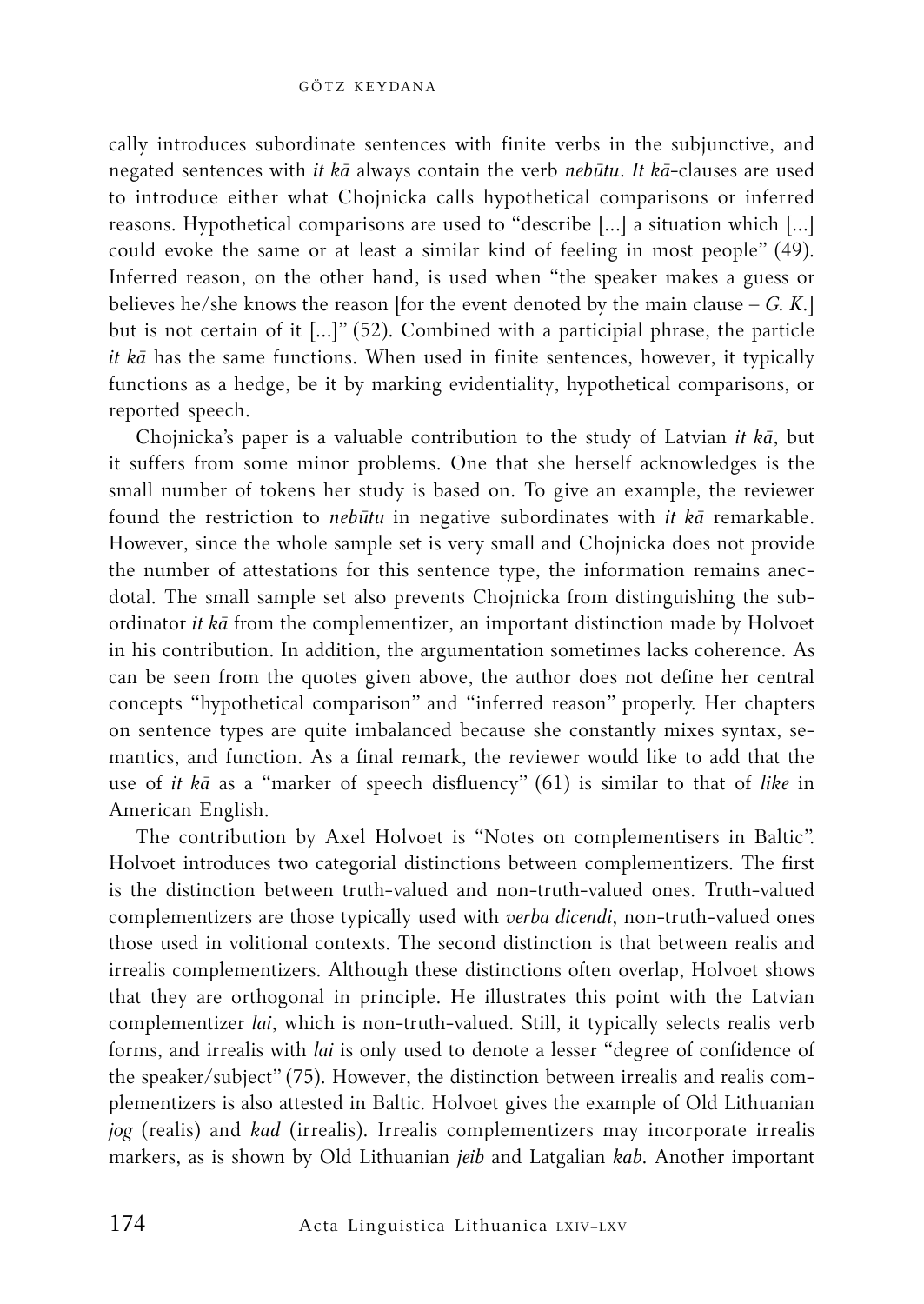distinction between complementizers relates to control and what Holvoet following Lichtenberk (1995) calls "apprehensional-epistemic modality." (86). In Latvian, apprehension and a low degree of control are typically denoted by *ka ne*, while a high degree of control is expressed by *lai ne*. Holvoet then goes on to discuss truthqualifying complementizers; examples are Lithuanian *esą* and Latvian *it kā*. The latter, when used as a subordinator, is counterfactual. However, used as a complementizer, it is truth-qualifying. Holvoet closes his survey with some general observations on complementizers, claiming that they often redundantly encode modality. This redundancy may lead to different developments. In Lithuanian, the redundant irrealis complementizers were lost. In Latvian, on the other hand, redundancy led to new developments, as complementizers originally denoting irrealis are now used to mark what Noonan (2007) calls pretence predicates.

The contribution of Holvoet is highly informative and inspiring. His differentiation between various aspects of modality results in a fine-grained analysis of the function of complementizers in Baltic. However, the contribution would have profited from a more rigorous descriptive apparatus. The terminology used often remains undefined. This is especially evident with "control", a word used in a variety of meanings in linguistics. Sometimes, the terms used are rather misleading. Albeit intuitively comprehensible, the labels *truth-valued* and *non-truth-valued* are inappropriate. In intensional semantics both types are truth-valued, the difference lying in the worlds relative to which truth is evaluated.

In her paper "Contradiction, contrast, and cause: On the functions of the Latvian particle *neba* in Internet discussions", Nicole Nau looks into the use of this particle in the genre of internet forums, discussion groups and chats. For her investigation, she collected 198 tokens of *neba* introducing a clause. She identifies four functions in her data set: the particle is used to mark contradiction, causality (in negated contexts only), contrast, and finally cause combined with contrast. Nau argues convincingly that the invariant meaning of *neba* in its different functions is negation, and that the additional semantic values are always due to implicatures. The causal reading, for example, is established on the speech-act domain (as opposed to real-world causality) and is simply due to the Gricean maxim of relevance. This argument is strengthened further by the observation that in some cases *neba* is actually combined with the clausal connective *jo*. In the second part of her paper, Nau deals with the syntax and the categorial status of *neba*. Based on its distribution, she concludes that syntactically it is not a conjunction, although functionally it comes close to being one. Thus, it is restricted to the first position in a clause and is always clause connecting. Finally, Nau tackles the question of the rather surprising frequency of *neba* on the internet. Outside the net, *neba* is mostly restricted to folksongs. However, as Nau points out, the particle is a perfect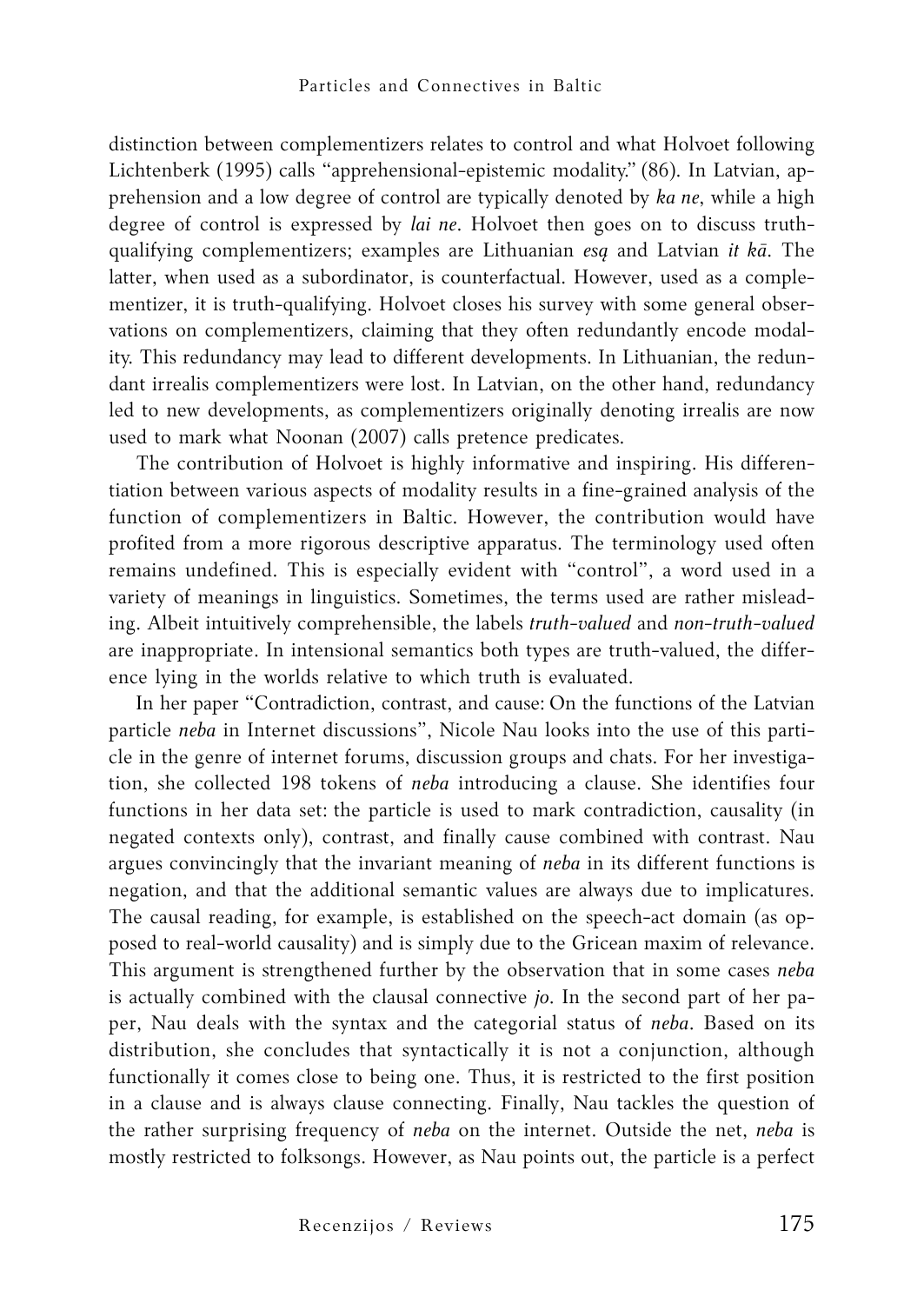tool for "compensat[ing] for the lack of prosody in written texts" (130), which makes it popular in netspeak with its strong ties to spoken language.

Nau's contribution is very well argued and thought-provoking. She records the acquisition of her data carefully and argues in a very lucid and rigorous manner. The paper is a showcase example of an informative corpus study backed by wellbalanced theoretical reasoning.

Norbert Ostrowski's contribution deals with "Latvian *jeb* 'or' – from conditional to disjunctive conjunction". In the first part of his paper, Ostrowski traces the development of *jeb* from a conjunction introducing conditionals to one marking concessive conditionals and finally simple concessives. Such development is well attested in other languages such as English (cf. *though*) and has been described by König (1985). Ostrowski shows that just like in English, the conditional changes to a concessive interpretation when the "protasis contains an expression marking a suitable extreme value on some scale for some propositional schema" (141, quoted from König (1985: 238)). In other words, an original side meaning turned into the denotation of the conjunction. Ostrowski then goes on to explain the disjunctive use of *jeb* on the basis of its concessive meaning, again following König (1985). However, according to Ostrowski, *jeb* deviates from the path described by König and turns into a causal conjunction (in the form of *jeb u*) in some Old Latvian attestations. In the last part of the paper, Ostrowski proposes an etymology for *jeb*. He assumes that the word is composed of *ja* 'if' plus \**be* < \**bijā* (preterite). He proposes a regressive assimilation to account for the *e* in *jeb* and a development from \**bijā* to \**be*, which is not accounted for by sound laws.

The paper by Ostrowski is well argued. Still, minor problems should be mentioned. Thus, it remains unclear to the reviewer why Ostrowski explains the development from conditional to concessive with Polish examples (139). As regards the conclusions of the paper, it seems difficult to accept the development of concessive *jeb u* into a causal conjunction. Ostrowski gives only one example for the causal function, which, however, is not necessarily convincing, as a conditional reading cannot be excluded in the given sentence. To really strengthen the case for causal *jeb u*, Ostrowski would have to offer tests for different readings that go beyond mere intuition. Another problem concerns the etymology of *jeb*. Intuitively, a connection with *ja* and a form like \**bijā* seems obvious. However, the proposed regressive assimilation is totally *ad hoc*, as is the claimed development of the preterite.

Daniel Petit's contribution "On presentative particles in the Baltic languages" gives an overview of this class of particles in Lithuanian and Latvian. Presentative particles are defined by the author as "special forms the function of which is to draw attention to a given reality with a strong deictic focalization" (151). As Pet-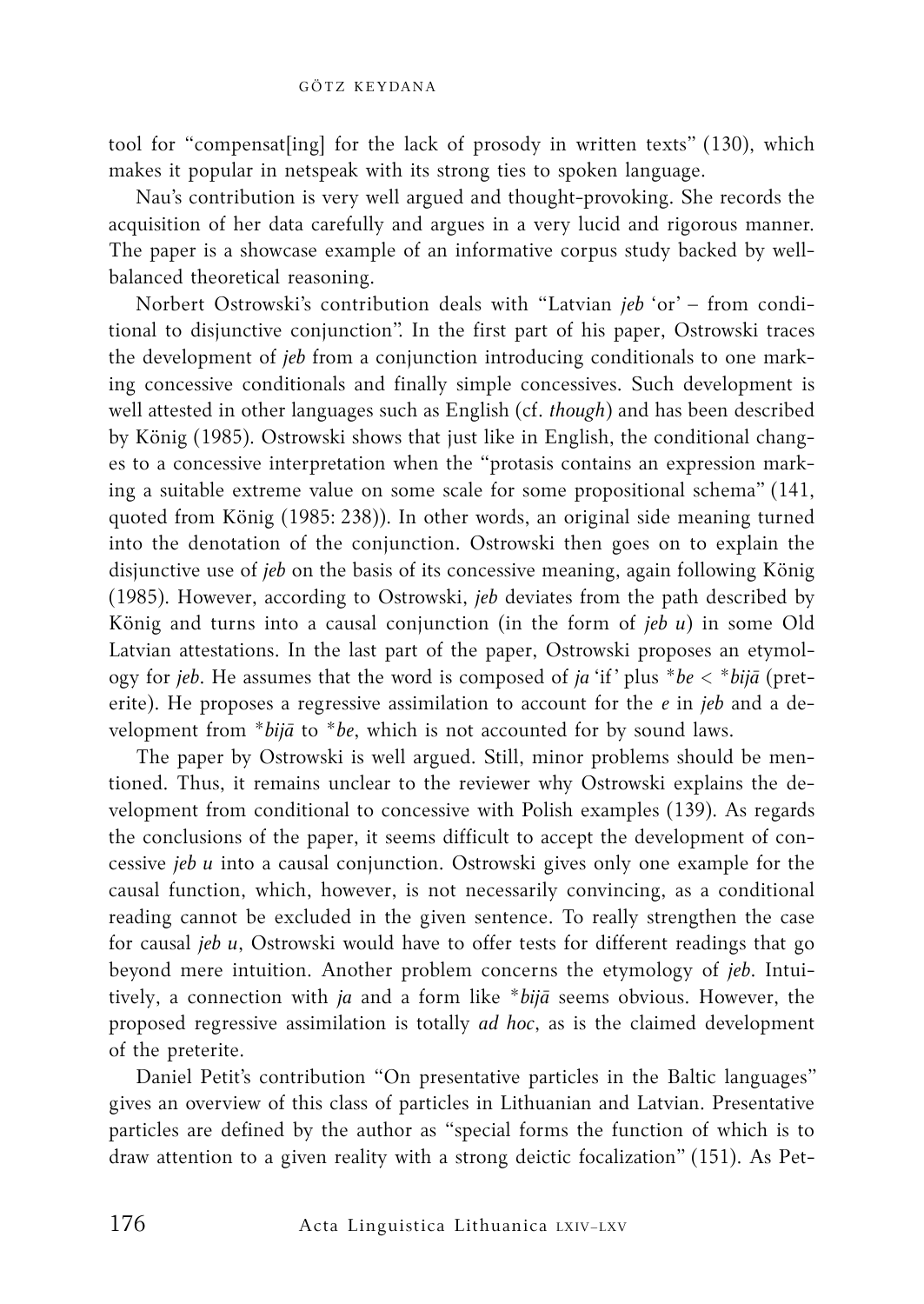it shows, Lithuanian has a plethora of presentative particles (e.g. *anskat*, *šiskat*, *te*), whereas Latvian only has four (*luk*, *rau*, *re*, *še*). Typologically, presentative particles are typically sentence-initial, not negatable, and they can be used predicatively. The author illustrates each of these features with Lithuanian and Latvian data. Of special interest is the feature "predicativity", as, according to the author, two types of government can be distinguished: some particles govern the nominative (Lith. *štai*, Latv. *še*), others the accusative (Lith. *še*, *te*). The latter are sometimes reanalyzed as verbs (*šekit*, *tekit* in Lithuanian dialects). However, the same particles may also introduce independent clauses. Historically, most Baltic presentative particles are transparent. They go back to imperatives (Lith. *žiur*), pronouns (*štai*), and local adverbs (*še* probably from an instrumental in PIE  $*$ -*eh<sub>1</sub>*).

The paper by Petit is a welcome "first glimpse" of presentative particles in the Baltic languages. A minor comment concerns the fact that the author claims that some of these particles "govern a nominative" (159). As they seem to pattern syntactically with local particles like Lithuanian *čia* (160), it seems best to treat them as small clause predicates unable to assign (or govern) case.

The last contribution to the book under review is Björn Wiemer's "On the lexicographic treatment of Lith. *esą* (From a background of other particles in Lithuanian and elsewhere)" [sic!]. In this paper, the author addresses the question of how many lexical entries should be assumed for Lithuanian *esą*. In accordance with the lexicographic tradition, Wiemer distinguishes the participle *esą* from the function word. The latter is used as a particle with a reportive function and as a complementizer (typically) restricted to complements of *verba dicendi*. The author acknowledges the observation made by Holvoet in his contribution to the book at hand that the complementizer can be used with verbs of propositional attitude. Still, he restricts his study to the more frequent use with illocutive verbs. Wiemer argues that *esą* is heterosemic, a term borrowed from Lichtenberk (1991). Heterosemy, in the words of Wiemer, "captures meaning relations of a unit that traverse across […] categorial boundaries" (179–180). Being a complementizer and a particle, *esą* obviously meets this criterion. Wiemer then goes on to compare *esą* with reportive markers in Latvian, Polish, and Russian. Finally, he turns his attention to the lexical entries. As the particle differs in syntax and (probably) semantics from the complementizer, Wiemer opts to assume two different lexical entries. These are proposed in a style reminiscent of Natural Semantics Metalanguage.

The contribution by Wiemer leaves the reviewer puzzled. Heterosemy may be an adequate label for the structural relations between *esą* as a particle and *esą* as a complementizer. However, the whole theoretical reasoning about fine-grained categorial differences in the relations between lexemes seems rather fruitless, as Wiemer's decision to set up two distinct lexical entries is entirely based on distri-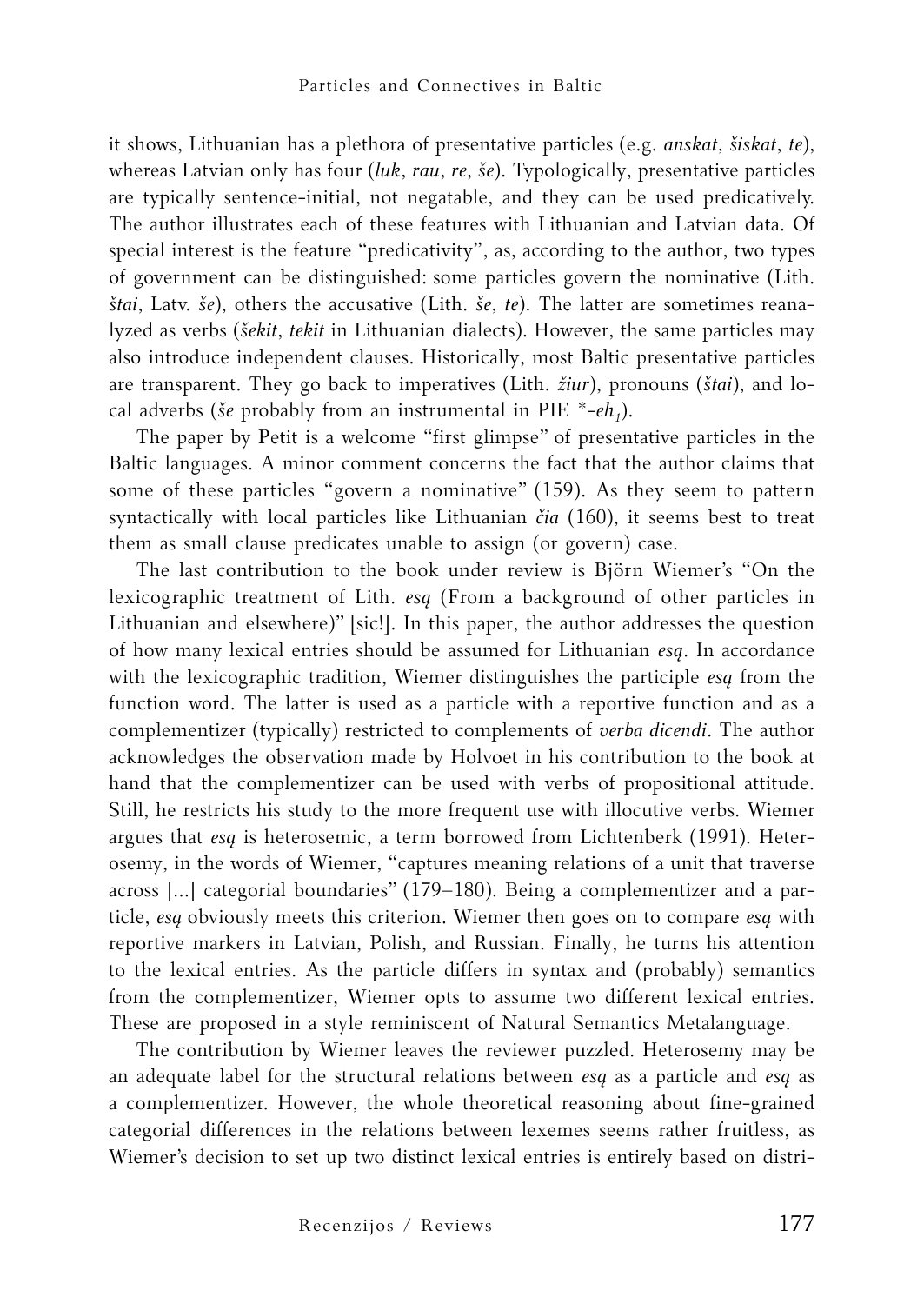bution (cf. p. 204). In addition, the lengthy discussion of Latvian and especially Polish and Russian data is rather pointless, as it does not contribute to the main hypothesis. There are also more fundamental problems. The most important one is the aim of this contribution, for as long as the lexicon is not conceived as part of a generative device (and this is obviously not what Wiemer has in mind), the whole enterprise of deciding how many lexical entries to propose boils down to mere structuralist taxonomy. This is even more true since the lexical entries proposed by Wiemer are ultimately inadequate. One reason for this inadequacy is the fact that Wiemer admits that "the question [of the exact meaning of the complementizer, G.K.] requires more research" (205). The lexical entry for the complementizer is therefore necessarily defective. Worse still, the syntactic and semantic descriptions given in the entries are far to imprecise to work with. The syntax of the complementizer, for example, is described as " $X_1$  [*esq*[X<sub>2</sub>]]" (206). In a footnote,  $X_2$  is said to be "a clause that is subordinate to the clause  $X_1$ " (207). However, "clause" remains undefined and may refer to finite and infinite structures alike. Even worse, if  $X_1$  is to be taken as a clause, the structural description misses the important points that (1) *esą* is a complementizer and (2) it is licensed by the subcategorization frame of the embedding verb. The syntactic description of the particle (204) is equally inadequate. The semantics given are imprecise throughout. Taking again the entry for the complementizer as an example, we read *inter alia* "(b) I say P, with P being housed by  $X''_2(206)$ . P obviously refers to a proposition, which is a semantic entity.  $X_2$ , however, is a syntactic constituent. Besides, "being housed" is a metaphor at best, but certainly no *terminus technicus* in any linguistic framework. Moreover, as there are no Ps and Xs in the sentence (a) of the definition, the connection between parts (a) and (b) remains obscure. However, even if the semantics given by Wiemer were more precise, they would still suffer from a severe shortcoming typical for NSM-semantics, i.e. they are not compositional. This is especially problematic in the case of functional words like *esą*. The last point, which comes up when comparing the entries given for the particle and the complementizer, regards the fact that they could easily be conflated into a single entry if the author allowed for underspecification in the lexicon.

## **REFERENCES**

G r o c h o w s k i M a c i e j 1986: *Polskie partykuły (składnia, semantyka, leksykografia)*. Wrocław: Ossolineum.

König Ekkehard 1985: On the history of concessive connectives in English. Diachronic and synchronic evidence. – *Lingua* 66, 1–19.

Acta Linguistica Lithuanica LXIV–LXV